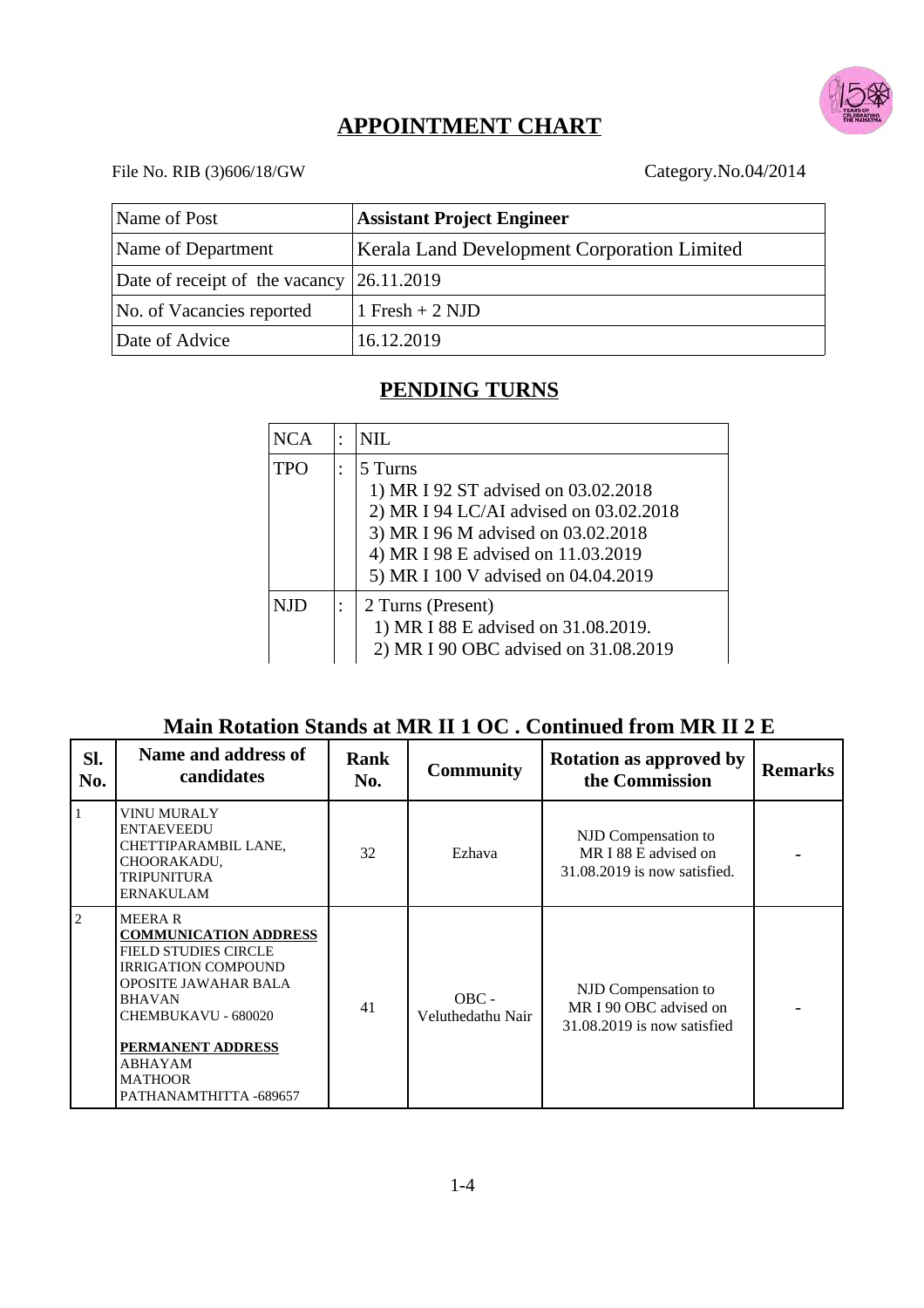|     | MR II 2 E TPO to keep 50% rule                                                                     |    |                       |            |   |
|-----|----------------------------------------------------------------------------------------------------|----|-----------------------|------------|---|
| l 3 | <b>SHALURE</b><br>R F HOUSE<br><b>UCHAKKADA</b><br>PAYATTUVILA P O<br>THIRUVANANTHAPURAM<br>695501 | 31 | <b>Latin Ctholics</b> | MR II 3 OC | - |

#### **OC/BC POSITION**

Selection year with effect from 29.12.2017

|                 | ÛĆ | <b>BC</b> | NID | <b>Total</b> |
|-----------------|----|-----------|-----|--------------|
| <b>Previous</b> |    |           |     |              |
| <b>Present</b>  |    | -         |     |              |
| <b>Total</b>    |    |           |     |              |

#### **LIST OF UNFILLED TURN OF COMMUNITIES**

NJD, NCA - Nil TPO - 6 Turns

> 1) MR I 92 ST on 03.02.2018 2) MR I 94 LC/AI on 03.02.2018 3) MR I 96 M on 03.02.2018 4) MR I 98 E on 11.03.2019 5) MR I 100 V on 04.04.2019 6) MR II 2 E on 16.12.2019

 **For Secretary KERALA PUBLIC SERVICE COMMISSION**

To,

1.Enquiry 2.PRO 3. Spare